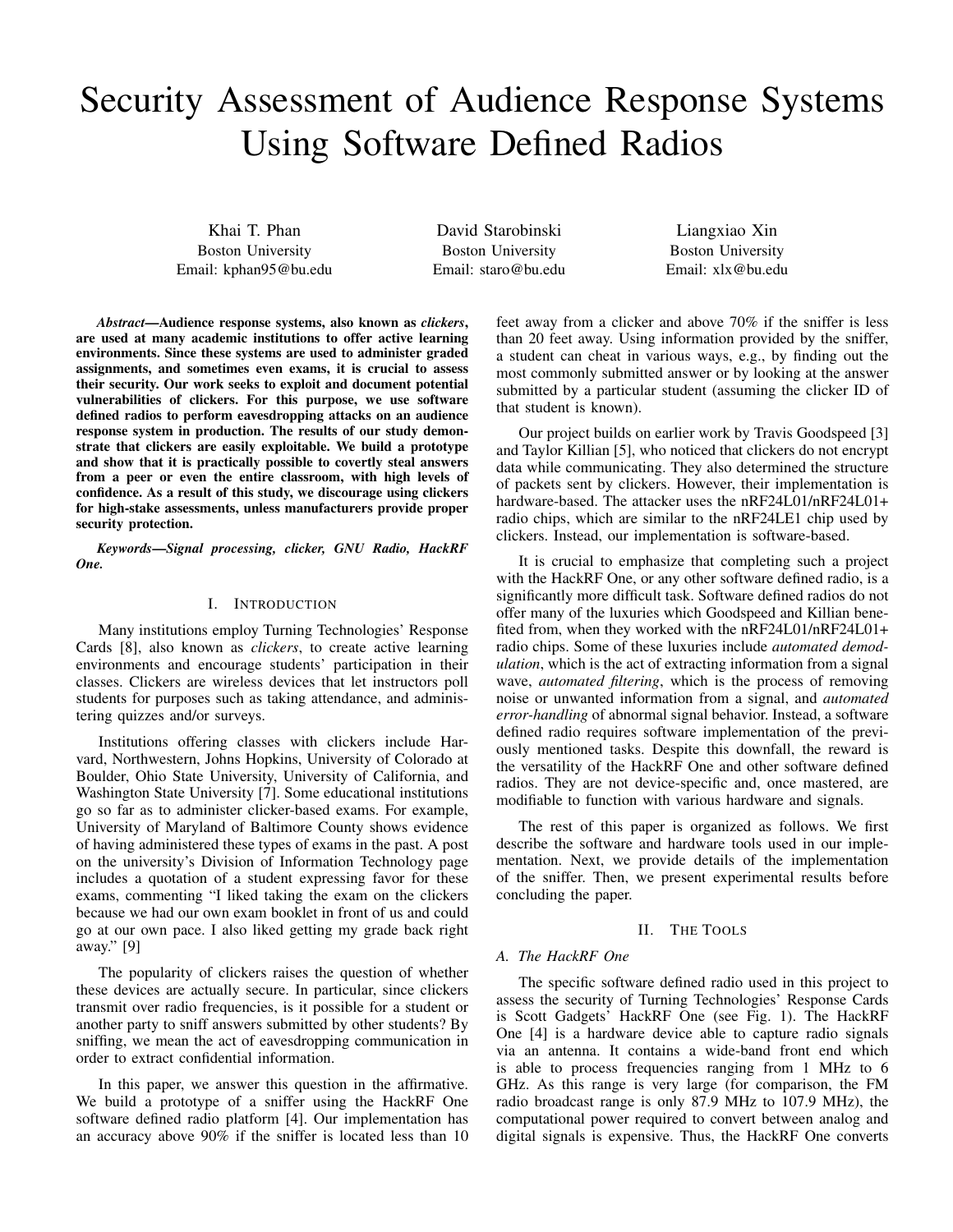

Fig. 1. The diagram above offers a graphical representation, in the form of a flow diagram, of the HackRF One.

this range to an intermediate frequency range of 2.3 GHz to 2.7 GHz. The analog-to-digital/digital-to-analog converter models this received signal as a series of complex numbers. The control unit streams this data into another device, oftentimes a computer operating on a Linux-based operating system. This stream of data can then be modified and analyzed with software. Additionally, a crucial specification of the HackRF is its maximum bandwidth support of 20 MHz.

# *B. GNU Radio*

With the HackRF One offering the hardware support for this project, software GNU Radio [2] is used to perform signal processing and analysis on the digital input received via USB port. As mentioned, this digital input is a series of complex numbers. GNU Radio is packaged with a userfriendly interface known as GNU Radio Companion, often abbreviated GRC.

GRC features a variety of graphical tools in the form of building blocks available for the user to construct a circuitlike flow diagram. A complete flow diagram can be used for several purposes, a few being: transmitting signals using a file source or a random value generator, receiving signals and demodulating for sake of playing audio or gathering data, or recording and replaying signals to visually analyze them using one of GRC's many plots. GNU Radio offers the software equivalent of nearly every hardware tool used in signal processing, making it an extremely powerful tool for this project.

# *C. Wi-Spy*

Although only briefly used in this project, the Wi-Spy compensates for the HackRF One's comparatively small bandwidth. The Wi-Spy [10] is a USB-compatible 2.4 GHz spectrum analyzer with an internal antenna. Whereas the HackRF One has a maximum bandwidth of 20 MHz, unable to view the entire 2.4 GHz band, the Wi-Spy is able to do so. This is a critical frequency range because the clicker is said to operate within this range (more details regarding the clicker are explained later in the paper).

The Wi-Spy is simple to use; the device operates in conjunction with the Chanalyzer 2.1 software, which launches a graphical representation of the entire 2.4 GHz band, displaying which frequencies on the spectrum contain high amounts of activity. This is especially useful when confirming the operation range of the clicker and selecting a channel within this bandwidth to conduct the product on for optimal results, as channels with consistently high activity affect results by adding excess noise to the signal. Note that this spectrum analyzer does not interact with either GNU Radio or the HackRF One in any way.

## III. IMPLEMENTATION

A sniffing attack requires filtering the signal, demodulating it with the correct modulation scheme, synchronizing clocks with the signal's data rate, transforming the demodulated signal into a binary data stream (data consisting of 0 and 1 values), and then interpreting the binary data stream in order to discover packets sent by the clicker. In order to begin implementation of the sniffing attack, it is important to confirm the clicker's specifications found on radio chip manufacturer Nordic's website [6]. Note that the clicker's chip model is the nRF24LE1.

# *A. Confirming Operation Frequency*

The first step is to browse through data sheets for specifications regarding the nRF24LE1 radio chip, and then set up tests to either confirm or deny said specifications. The first specification that should be observed is the operation frequency of the clicker. It is crucial to begin with this, as it is impossible to test other specifications if the clicker's signal cannot be located on the frequency spectrum. To ensure that the device does indeed operate in the 2.4 GHz spectrum, the spectrum analyzer Wi-Spy is used. If the clicker operates in this range, an activity spike should occur when the clicker's keypad is pressed. After a brief test period of transmitting signals on several channels of the clicker, it is observed that the clicker does operate in the 2.4 GHz range.

## *B. Determining Channel Implementation*

Not only that, but a consistent pattern is also observed during the experiment; each of the clicker's respective channels creates activity on the frequency 2.4*xx* GHz, with *xx* representing the channel number. For example, transmitting a signal on channel 19 creates an activity spike at 2.419 GHz (see Fig. 2).

Additionally, it is found that the minimum channel value is 1 and the maximum channel value is 82, confirmed by both physical attempt and the Federal Communication Commission website [1] (a site that holds the data for many governmentapproved radio-dependent devices). Knowing this in conjunction with Turning Technologies advertising that the clicker has 82 individual channels, alongside Nordic advertising that the nRF24LE1 operates at either 1 or 2 MHz bandwidth, it can be logically assumed that the clicker operates with 1 MHz bandwidth.

To reiterate what is uncovered thus far, it is now known that the clicker operates in the 2.401 GHz to 2.482 GHz range, with each channel in the 1 to 82 range corresponding to its respective frequency, i.e. channel 40 is 2.440 GHz, and each channel having a 1 MHz bandwidth.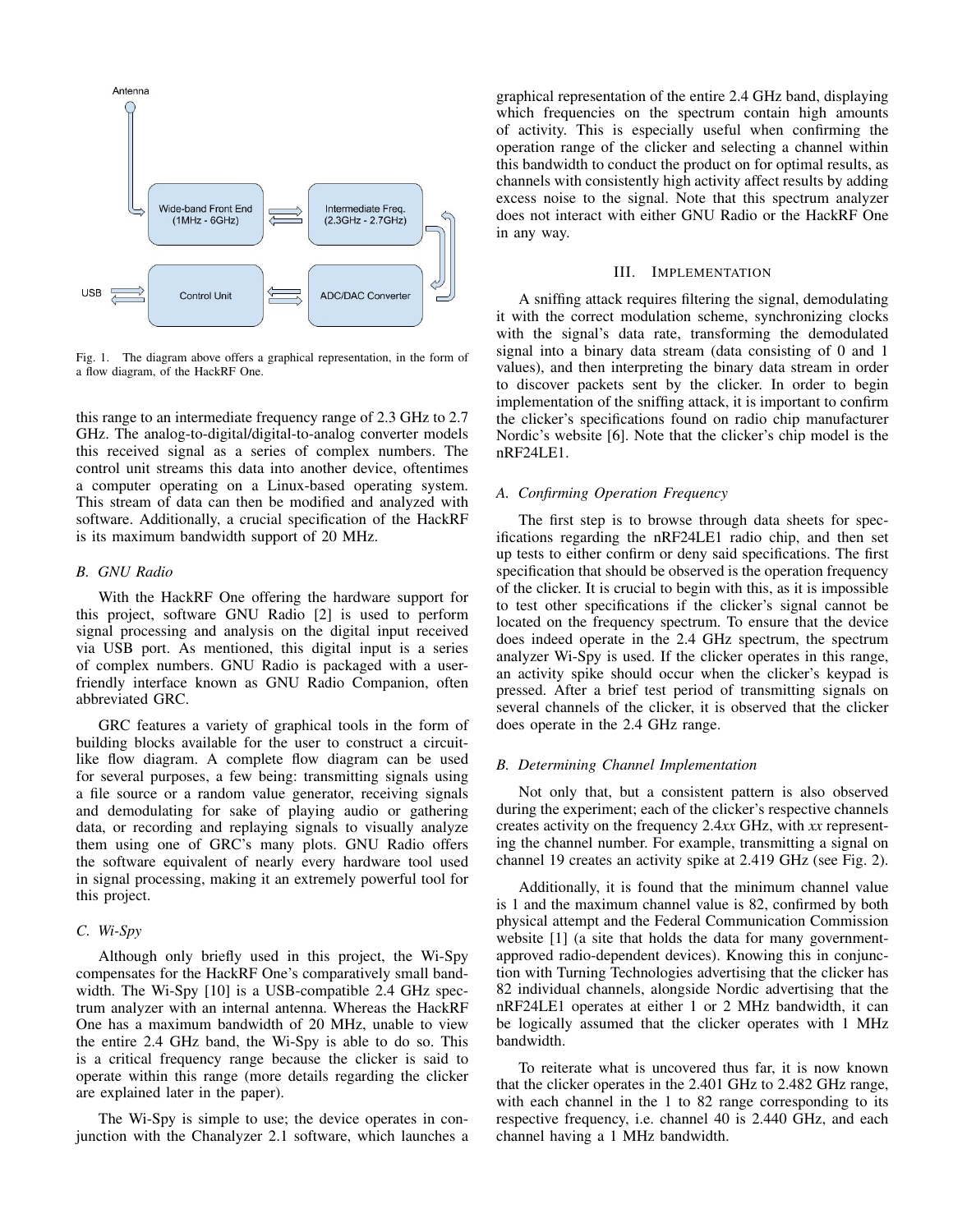### *C. Determining Modulation Scheme*

With knowledge of the clicker's operation frequency, transmission bandwidth, and channel-to-frequency correlation, the next high-priority specification to confirm is the modulation scheme. Although more specifications and assumptions need to be confirmed, it is essential to know how the signals carry data in order to begin implementation.

Thus, the clicker's modulation scheme is discovered via the manufacturer Nordic's website [6] and is found to be GFSK (Gaussian frequency shift keying) modulation, a modulation scheme very similar to FSK (frequency shift keying). This modulation scheme is confirmed by testing the Quadrature Demod, a GNU Radio block used for GFSK/FSK modulation, which succcessfully outputs a demodulated signal (see Fig. 3). The significance of the demodulated wave is discussed in the following paragraphs. Now using this knowledge of the clicker's modulation scheme, the clicker's data rate (baud rate) can be tested.

## *D. Calculating Baud Rate*

Observing the data sheet once again reveals that the nRF24LE1 radio chip is programmable to either transmit data at a rate of either 1000 kbps or 250 kbps. Also knowing the modulation scheme, operation frequency and bandwidth, and the likelihood of the signal containing a *01010101* 8 bit preamble (both because this is a common preamble and because this is found in the data sheet), the task of discovering the data rate/baud rate becomes less intimidating. Using these pieces of information, the signal can preliminarily be demodulated (see Fig. 3). Because it is assumed that the preamble is a *01010101* sequence, looking at the time stamps of the demodulated signal's peaks (binary 1) and valleys (binary 0) reveal the rate at which data is transmitted, i.e. the baud rate. It can thus be confirmed that the baud rate is 1000 kbps.

#### *E. Constructing the Implementation*

Now, knowing the baud rate, a GNU Radio software implementation can be created (see Fig. 4). The overall function of this implementation is as follows. The Osmocom Source generates a stream of complex numbers based on the signal that the HackRF One receives via its antenna. This stream of



Fig. 2. The screen capture above shows an activity spike at 2.419 GHz resulting from a using the clicker on channel 19.



Fig. 3. The screen capture of the demodulated signal. Looking at the peak and the valley, it can be seen that the time between a binary 1 and a binary 0 in the preamble is approximately 1 microsecond. Thus, if it takes 1 microsecond to transmit 1 bit, the baud rate is 1000 kbps.

numbers is passed through a Low Pass Filter in order to decrease the amount of excess noise. The Cutoff Freq is set to 650 kHz and the Transition Width is set to 350 kHz. The combination of these two parameters creates a power decline for signals received outside of  $\pm$  500 kHz range, thus filtering out all signals aside from the desired 1 MHz bandwidth clicker transmission channel.

The filtered stream of data is now passed through a Complex to Mag2 block and then into a WX GUI Scope Sink; the purpose of this is to view when the signal pulses. That same filtered stream of data is also passed through a Quadrature Demod block which transforms the modulated signal into a demodulated wave which can be recognized as binary data, where high values (usually peaks) can be considered 1 and low values (usually valleys) can be considered 0. The next four blocks, the Add Const, Multiply Const, Clock Recovery MM, and Binary Slicer slightly modify and then decipher the demodulated wave, producing a binary stream.

The Clock Recovery MM block syncs clocks with the transmission signal, so that each bit transmitted by the clicker is deciphered properly. Since the clicker's baud rate is previously determined to be 1000 kbps, the Omega parameter of this block is calculated to be 2. This calculation is performed by taking the sample rate, 2 mega samples per second, and dividing by the baud rate.  $2Msps/1Mbps = 2s/b$ , i.e. 2 samples per bit. The Binary Slicer then selects 0 on the y-axis as a threshold. Since every two samples is a transmitted bit, a clock tick occurs every two samples. Thus, for each clock tick, the bit is recognized as a 1 if the wave is above the threshold and recognized as a 0 if the wave is below the threshold. The Add Const and Multiply Const blocks improve this process by centering the signal and amplifying it. Lastly, this stream of deciphered bits is pushed into the File Sink.

The only remaining step is to create an implementation